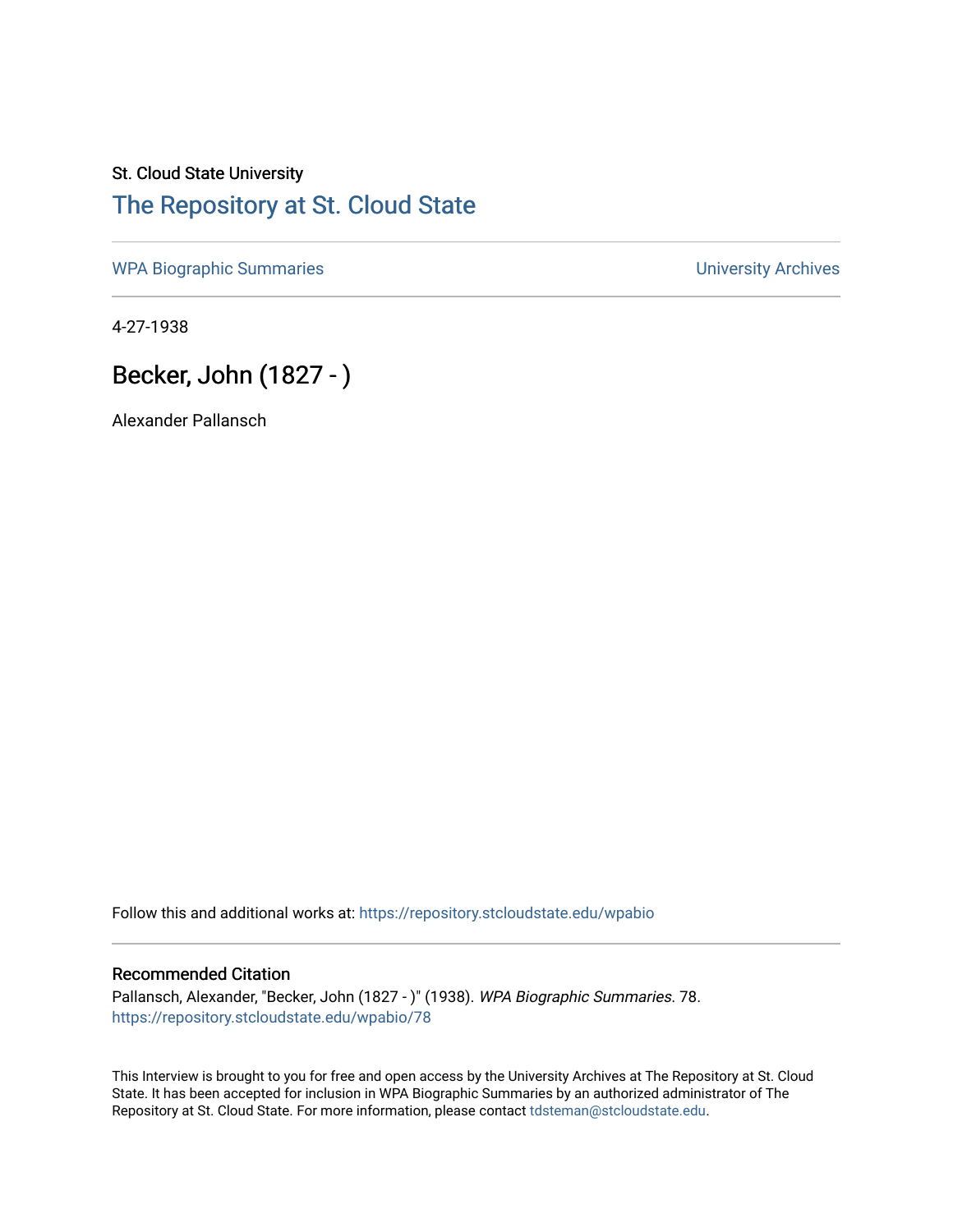#### BECKER, JOHN

### File  $N_0$ .  $R - 82$

John Becker was born in Germany in the year 1827. At the age of twenty-eight, in the year 1855 John, with his two brothers, migrated to America. They lived during the first year in the U.S. in the State of Indiana not far from the city of Chicago.

In 1856 John and his brothers came to Stearns county, Minnesota; they traveled by stagecoach and had a very tiring journey. After a few weeks in this new country each brother purchased about 160 acres of land west of the present village of Richmond. The area purchased is still known today as Becker Prairie.

In 1860 John married Susan Garding. Susan Garding, the daughter of Mathias and Margaret Garding, came to America in 1858 and lived in Wisconsin and later at Cold Spring, Minnesota.

John was a successful farmer and quite prosperous. He served as chairman of the Munson township Board for quite a number of years.

John died February 26, 1910 at the age of 83. His wife followed him in death a few years later.

To the union of John and Susan (Garding) Becker were born seven children; Gertrude, Valentine, Louise, Barbara and Mary (twins), Margaret and Nicholas. Valentine is the only surviving member. He is a capable auctioneer and mursery man; he was at one time an office holder of Munson township. At the age of nineteen he suffered the loss of his two hands in a sawmill, which his father operated on their farm. For a period of three years after the accident he was unalbe to perform work of any kind. After a period of courage, patience, and practice he was able, with the use of artificial hands, to care for himself and pefform nearly ever chore as well as a normal person. At the age of 73 he is